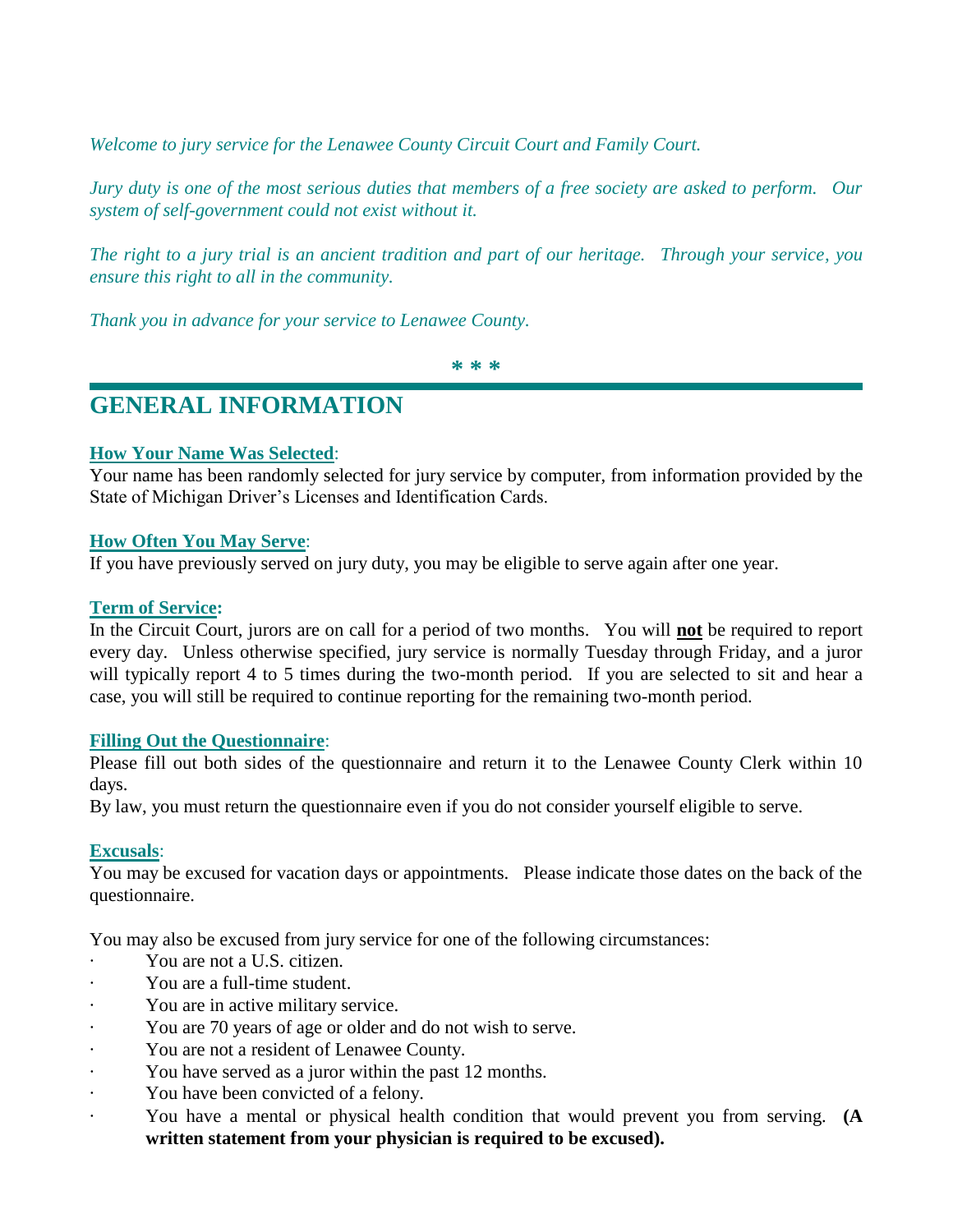#### **When to Report**:

Please report on the date and time as directed in your letter, but before reporting, please call the jury number after 5:00 P.M. the night before your scheduled date, as these dates are subject to change.A recorded message will instruct you if you need to appear on that date and time.

## **Jury Recording Number: Please call after 5:00 P.M. the night before each scheduled date.**

#### **What Should You Wear**:

You may dress casually, but please dress appropriately for the courtroom. Persons wearing shorts, tank tops or halter tops will not be permitted in the courtroom.

#### **Checking In**:

Please check in with the jury clerk on the  $2<sup>nd</sup>$  Floor of the Judicial Building, 425 North Main Street, Adrian, Michigan.

#### **Security**:

Please allow yourself extra time to pass through a security metal detector at the entrance of the Judicial Building. Cell phones, electronic devices, purses, bags, pocket knives, scissors, or weapons of any type, are not permitted.

#### **Parking:**

Parking is free and, except for handicap spaces, jurors may park in any area adjacent to the Judicial Building that is designated as public parking.

#### **Compensation**:

Jurors are paid \$15.00 for the first half day, and \$30.00 for the first full day, plus mileage. Thereafter, jurors are paid \$22.50 per half day, and \$45.00 per full day, plus round-trip mileage. Checks are issued at the completion of the jury term.

#### **Employer Notification**:

If your employer requires verification of your reporting dates, you may receive a slip for your employer each time you report. After being excused by the judge for the day, please see a clerk in the Office of the Lenawee County Clerk on the 3rd floor to receive a verification letter.

#### **Failure to Report**:

If you fail to report for jury duty, or fail to fill out and return the jury questionnaire, you will receive a warning letter and/or telephone call, and it may further result in an order to show cause being issued against you for contempt of court. If an order to show cause is issued, you will be required to appear at a hearing before the judge in which you will have to explain your failure to appear. Persons found guilty of contempt of court may be subject to court fines and/or jail time. Failure to appear at an order to show cause hearing will result in a bench warrant being issued for your arrest.

#### **For Further Questions or Concerns:**

Contact the Office of the Lenawee County Clerk at 517-264-4596.

Thank you for your courtesy and cooperation.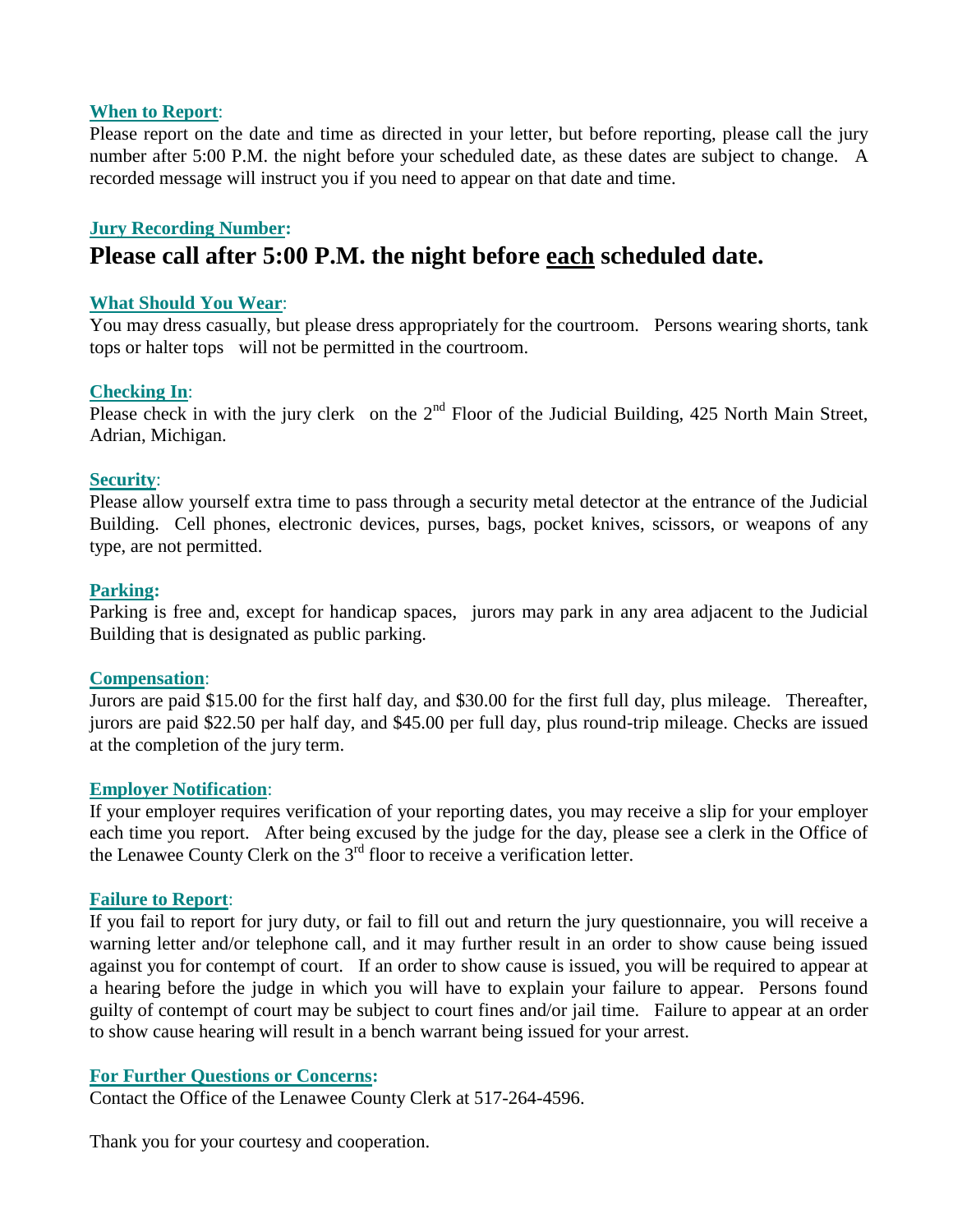# **INFORMATION HANDBOOK FOR TRIAL JURORS**

You have been selected according to law, to act as an officer of this court by serving as a juror. This information is to aid you in performing this important duty.

You are urged to read it with great care.

Respectfully,

Hon. Anna Marie Anzalone Chief Circuit Judge, 39<sup>th</sup> Circuit

Hon. Michael R. Olsaver Circuit Judge

Hon. Catherine A. Sala Probate and Family Court Judge

**\* \* \***

#### **Purpose of this Handbook**

The purpose of this information is to explain to you in a general way, the manner in which lawsuits are tried and the part which you, as a juror, will have in seeing that justice is done.

#### **The Importance of Jury Service**

The jury is an important part of the court system. In a country where the life, liberty and property of each of us are safe and secure, it is necessary that there be courts of justice in which the disputes that arise between people, can be settled justly and peaceably. It is necessary that persons charged with a crime be fairly and justly tried, that the public safety and welfare are protected on the one hand, and that the private rights and liberties are safeguarded on the other. The law says that both a person who is accused of a crime and the prosecution have the right to a trial, not by one person, but by a jury of twelve impartial persons.

Many citizens are never called to serve as a juror. You may never be called again. As a citizen, it is your duty and your business to serve if it is possible, and it is your business to uphold the laws of your country.

To serve as a juror is an honor. It is also a very interesting experience.

#### **Selection of Jury**

A trial begins with jury selection. Names are drawn from the jury panel present, usually 6 for civil cases, and 12 for criminal trials. During jury selection, questions will be asked of the prospective jurors touching upon their qualifications to act as a fair and impartial juror. This is called the voir dire.

You should answer these questions fairly, and if there is any reason why you feel that you should not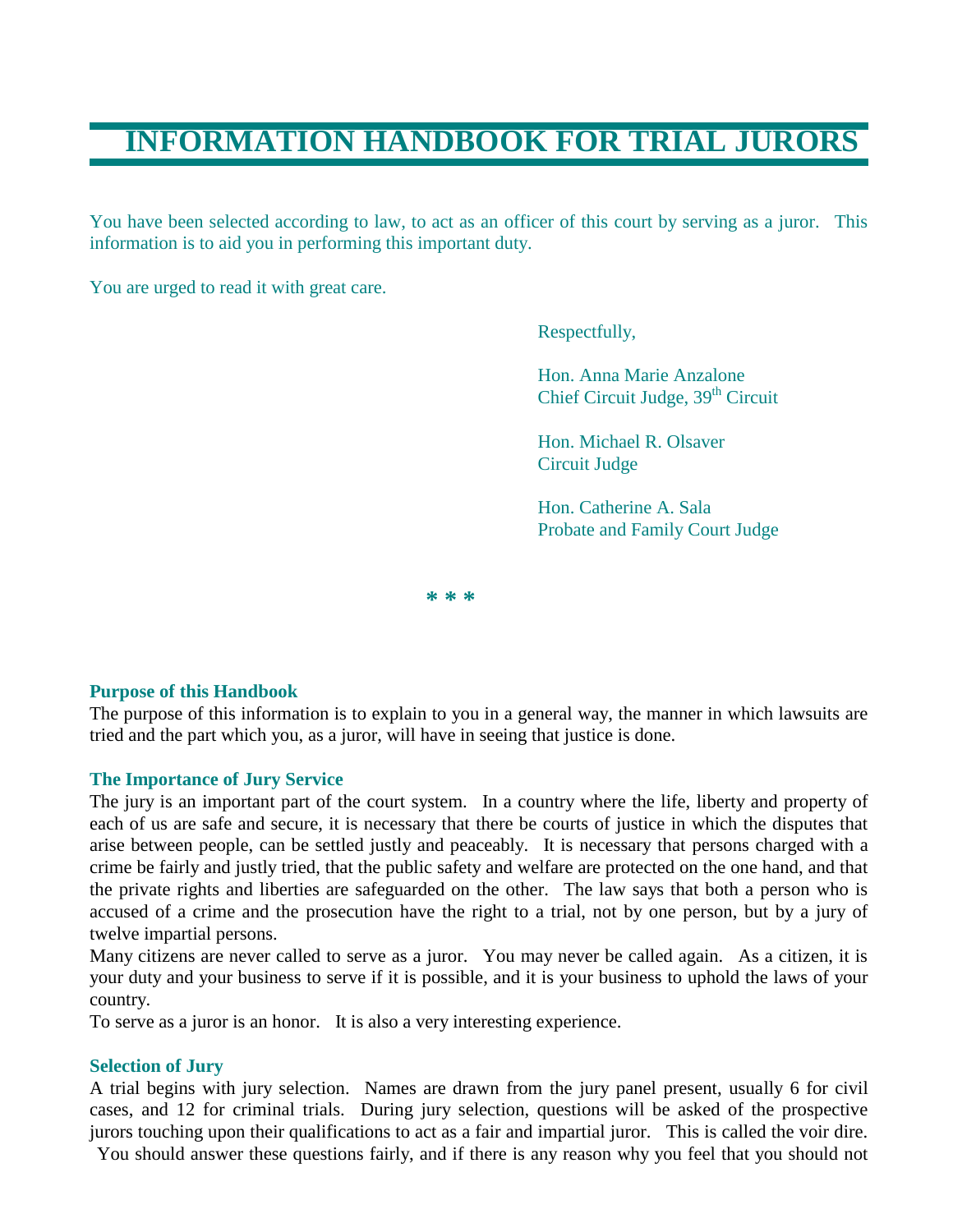serve as a juror, you should make it known. Jurors must be as free as humanly possible from bias, prejudice, or sympathy for either side. Each side in a trial is entitled to jurors who keep open minds until the time comes to decide the case.

During jury selection you may be excused from serving on the jury in one of two ways. First, the judge may excuse you for cause; that is, the judge may decide that there is a valid reason why you cannot, or should not, serve in that case. For example, you may know one of the parties or attorneys, or you may know something about the case, and have formed an opinion about the case, which would prevent you from being fair and impartial.

Second, is called a peremptory challenge. The attorney from one side or the other may excuse you without giving any reason for doing so. The law gives each side the right to excuse a certain number of jurors in this way.

#### **Upholding the Laws**

The oath taken by a judge and juror require each of them to accept and apply the law as it is.

Neither one is free to disregard the law because he nor she thinks that the law might better be otherwise. Laws are made, repealed or changed, by those who are elected to make laws. Judges and jurors do not make the laws, they only apply them. Your responsibility as jurors is to decide what the facts of the case are. Each party will bring in evidence and argument to prove his or her side of the case. Judges and jurors must be patient and careful not to form conclusions until they have heard all of the evidence and arguments, and the jury has received the instructions of the court on the law.

#### **Power and Duty of Judge and Jury**

During the trial, the judge decides all disputes about the law and the rules for trying the case. At the close, he or she will instruct you on the law and tell you the principal questions you are to decide. The case is then turned over to the jury. The power and the responsibility move from the bench to the jury room. The jury must decide what the facts are.

They must decide what testimony they will believe. If it is a damage cause, they will fix the amount of the damages, if any, are awarded. If it is a criminal case, they will decide whether the defendant is guilty.

#### **CIVIL JURY CASES**

#### **The Parties and Pleadings**

A person starting a lawsuit is known as the plaintiff. A person against whom suit is brought is called a defendant. Suit is commenced by service of a summons. The plaintiff's claim and demand are stated in a declaration, or bill of complaint. The defendant's answer is called an answer. If the defendant claims from the plaintiff, such claim is called a counterclaim. If a counterclaim is made, the plaintiff's answer is called a reply. These papers, called the pleadings, have been exchanged between the parties sometime before the trial commences. If a party has more than one claim against the other, each claim may be stated as a cause of action.

## **Oaths of a Juror in Civil Case**

Each juror is required to take a solemn oath (or to affirm) that he or she will "well and truly try the matter in issue and a true verdict render according to the evidence and the law." When you take this oath you become a judge of all questions of fact and are duty-bound to act fairly and impartially.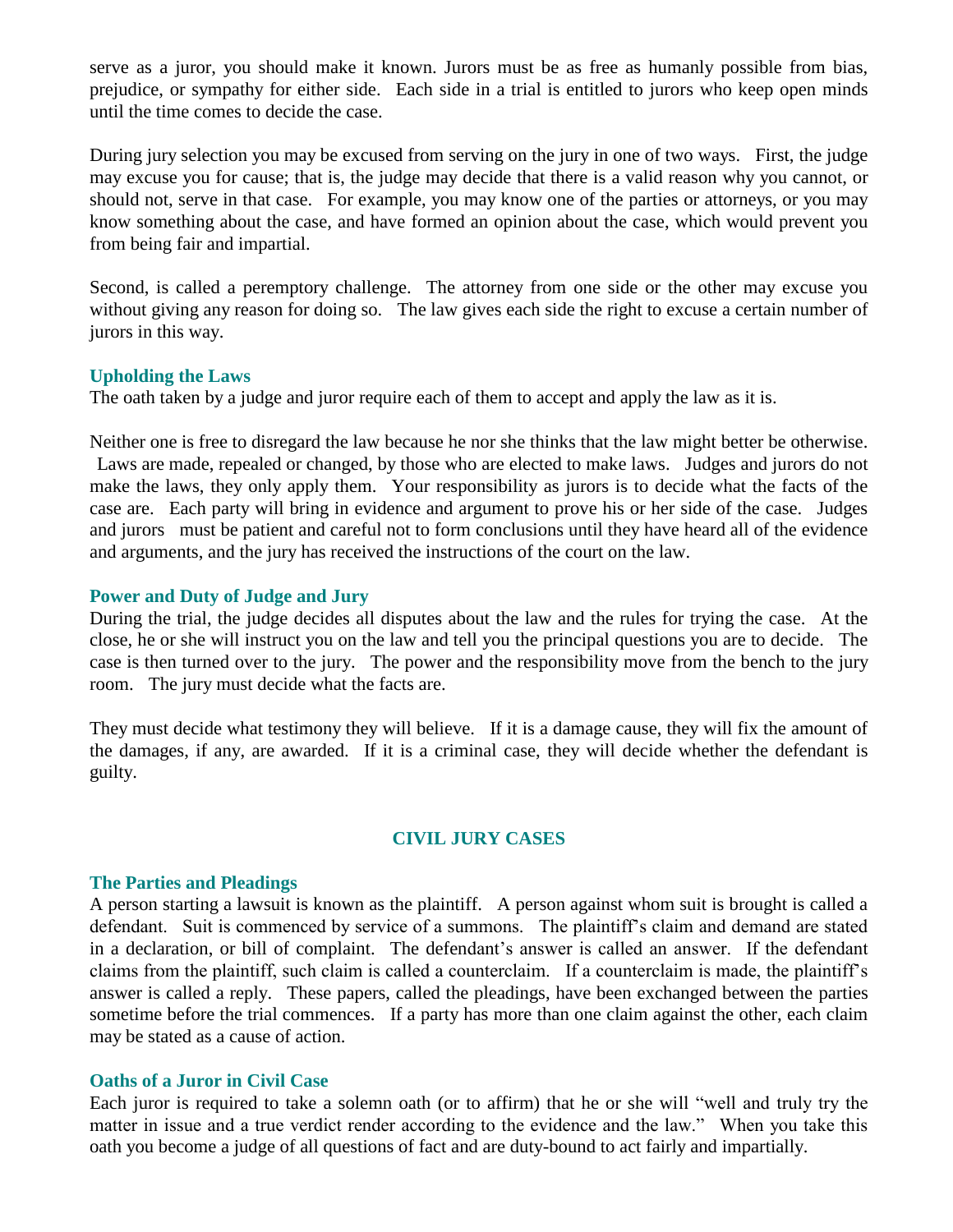#### **Opening Statements**

The plaintiff's attorney may then make a short opening statement telling you what his or her client, the plaintiff, claims, and will outline the evidence by which he or she expects to prove this claim. The defendant's attorney, before he or she opens their side of the case, will make a similar statement as to what their client claims and the evidence expected to be produced. You should remember that these statements of the attorneys are not evidence, but only explanations of what each side claims, and that claims must be proven by evidence. The conflicting claims constitute the issues.

#### **Witnesses and Evidence**

Anything which tends to prove or disprove a claim about the facts is called evidence. Evidence may be something in writing, or it may be an article such as a gun, a photo, or the like, which is called an exhibit. Evidence may also be the statement of a person, which is called testimony. If a witness is absent, his or her testimony may have been taken before trial and reduced to writing. Such testimony is taken under oath and both sides have been given a chance to be present. Such written testimony is called a deposition, and such testimony should be given the same consideration as though it were given in your presence. It may be that a witness has already testified in court under oath and his testimony put on the record, and then put into typewriting. Such testimony is called a transcript. It, too, is entitled to the same weight as though given in your presence.

#### **Examination of Witness**

Unless the case can be proved by writings, the plaintiff will call witnesses to testify. The witnesses are sworn (or affirm) to tell the truth, the whole truth, and nothing but the truth. If the attorney has called his client or some disinterested person, the person called is "his or her witness," but if he or she has called the opposite party, the person called is referred to as an adverse witness. An attorney who has called his or her own witness, proceeds with direct examination. In so doing, the attorney asks questions to bring out the facts he or she wishes to show. In any important matter, the attorney is not allowed to "lead" the witness by asking questions in such form as to suggest the answer. The question asked must appear to have some bearing on the case, and the witness shown to know what he or she is talking about. If these, and other rules are not followed, the other attorney may properly object, and if, for any reason, the judge thinks the question improper, the judge rules that the objection is sustained, which means that the question cannot be answered. If the question is proper, the objection is overruled, and the answer is given.

When the direct examination is finished, the attorney on the other side may cross-examine, which means that he or she may ask questions. Since the witness is not "his or her witness," the cross-examining attorney may ask "leading questions." When cross-examination is finished, the first attorney may ask questions on redirect examination to clear up points developed on cross-examination. To keep out improper matter, witnesses are allowed only to answer the questions asked. Both sides may ask questions and find out all he or she knows that is proper. If the witness makes a statement which is not an answer to a question, it may be stricken, that is, you must disregard it entirely.

#### **Hearing and Seeing Witness**

Each juror should pay close attention to the witness who is testifying, both to hear what the witness says, and to watch his manner and actions. If you cannot hear plainly, do not hesitate to interrupt and let the judge know that you cannot hear.

#### **Resting the Case**

When the plaintiff has put in all his or her evidence, they indicate they are through by "resting" their case. When the defendant is through, he or she also "rests."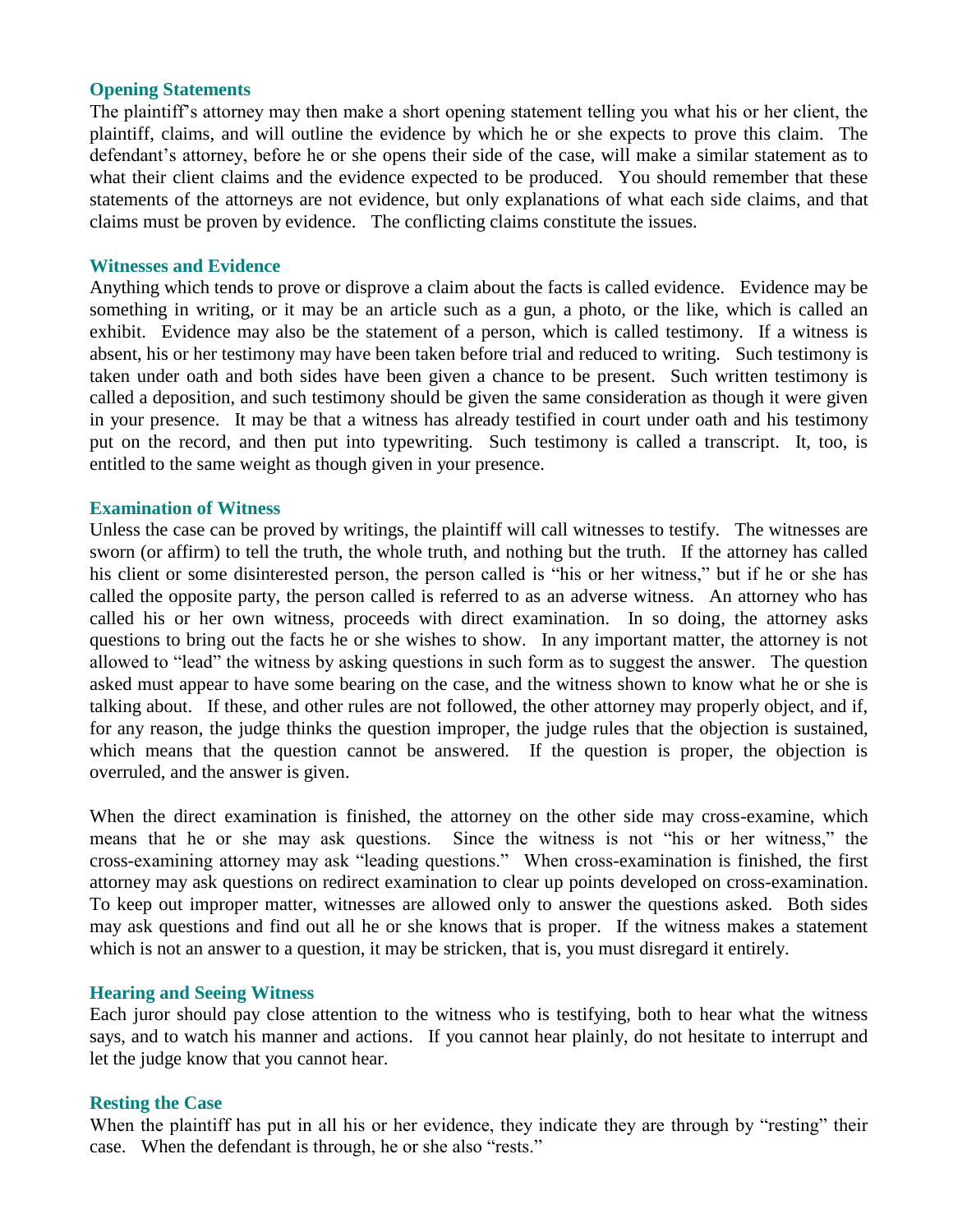#### **Defense and Rebuttal**

The defendant calls his or her witnesses and offers his or her evidence when the plaintiff first rests. Then the plaintiff may offer evidence in rebuttal to explain or deny the defendant's evidence.

#### **Motion Directed to Strike Verdict**

When an attorney requests a court to take action, it is usually done by making a motion. Thus, the attorney may make a motion to strike out certain testimony because it was not properly received. If the judge orders that testimony be stricken out, the jury should disregard the stricken testimony.

At the close of the plaintiff's case, or at the close of the defendant's case, or at the end of all the evidence, one or both sides may ask the court for a directed verdict. If the undisputed facts show that either one of the parties is entitled to judgment as a matter of law, the judge directs the verdict, because there is nothing for the jury to decide. In such a case, the judge alone is responsible, and the jury must do as the judge directs. Often the judge refuses to grant a motion. This does not mean that the judge thinks the other side is entitled to a verdict. It only means that the jury ought to consider the matter.

#### **Juror's Conduct During Trial**

There are certain rules that a juror should follow throughout the trial in order that he may be fair to all sides. These are:

- Jurors should not inspect the scene: It may be that the suit involves some place or thing, such as the scene of an accident, the operation of traffic lights, or the like. If it is thought necessary and proper that the jury should make an inspection, the judge will send the jury in a body, under the charge of the bailiffs. It would be improper for any juror to make an inspection unless ordered by the court. Conditions may have changed. An unauthorized inspection might force a retrial of the case.
- · Jurors should not discuss the case with others: During the trial, jurors should not talk about the case with each other, with other persons, or allow other people to talk about it in their presence. If anyone should insist upon talking about the case to you, tell them that you are on the jury and must not listen to them. If they insist, then learn his or her name if you can, and report the matter to the judge at the first opportunity. Do not talk with parties, witnesses or attorneys during a trial.
- Jurors should not listen to radio or read newspaper accounts: In order that the mind of each juror be kept open until all the evidence, argument, and the instructions of the court have been heard, jurors ought not to listen to radio accounts of the trial or read articles about it which may appear in newspapers during the trial.
- Jurors should be prompt: It is most important that jurors should not be late in reporting for jury duty. One juror who is late, wastes the time of all the other jurors, the judge, the attorneys, the witnesses, the parties and the other court employees. An attorney, witness or juror may be fined for contempt of court for being tardy.

#### **Delays During Trial**

During the trial, there may be delays for any one of many reasons. Possibly, the judge may be looking up the law on some point which has suddenly come up, the parties may be trying to work out a settlement, or the attorneys may be presenting a point of law to the judge which ought not to be argued in your presence. You may not know the reason for a delay and should not guess at it. Very often, a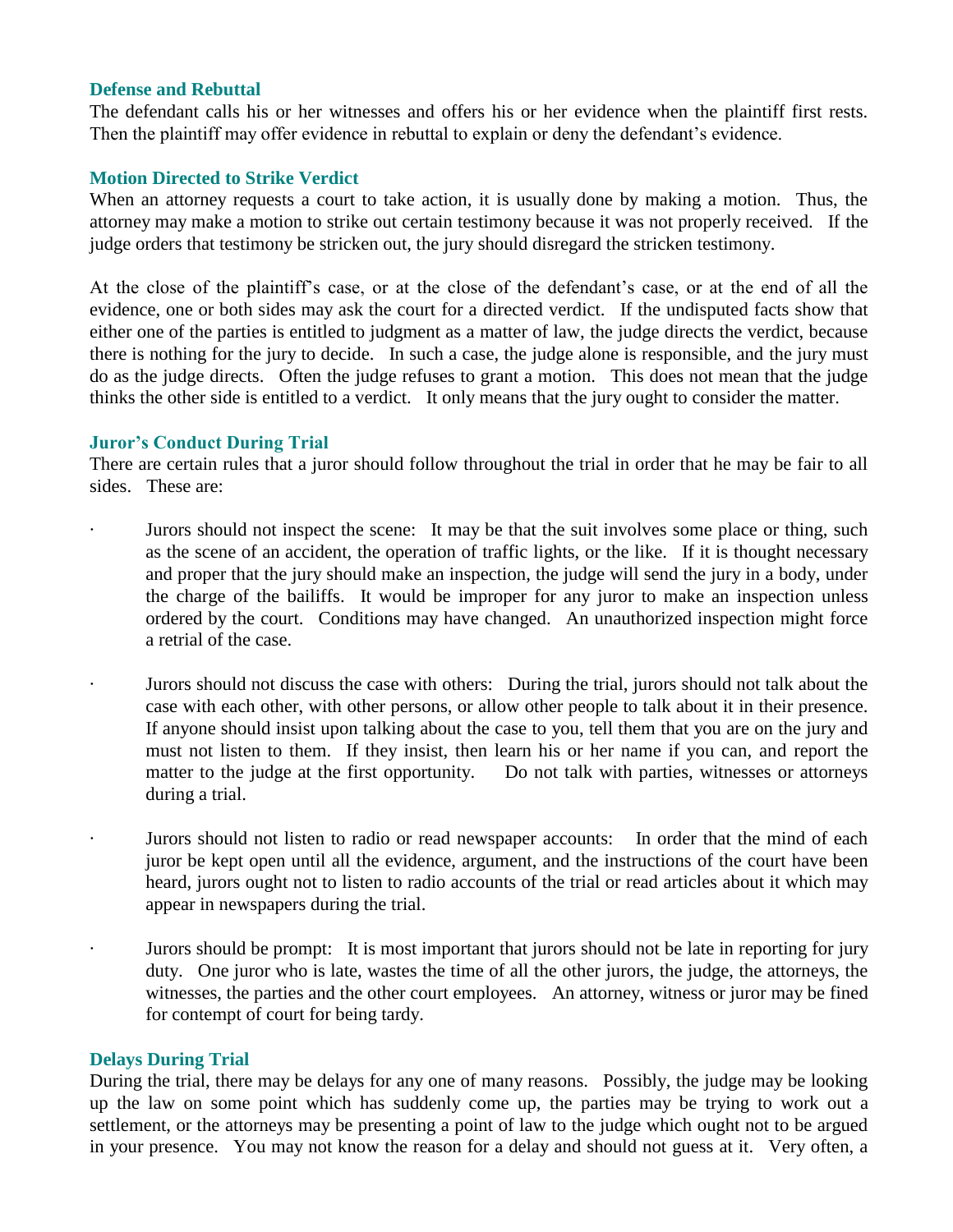delay actually saves time and more quickly brings the case to an end. Be patient.

#### **Guessing at the Judge's Opinion**

While a trial is going on, jurors should not try to guess at what the judge thinks about it, or the way he thinks it should be decided. The judge will not intentionally form or express an opinion on questions of fact until all the evidence has been put in, and he or she may not then, express any opinion on the facts. As a rule, it is for the jury to decide what the facts are if there is any dispute about them. The judge's rulings, or the number of the rulings, do not indicate how the judge thinks the case should be decided.

#### **Arguments**

After all the evidence has been given, each attorney will make their argument to the jury, giving the reasons why he or she thinks their side should win. If the testimony of witnesses is contrary to each other, the attorney will tell you why they think the witnesses on their side should be believed, rather than those on the other side.

You should listen to these arguments carefully, always remembering that an attorney is giving only his or her side of the case–that what the attorney says is not evidence, but is only a statement of his or her reasons. A juror should not make up his or her mind on anything until he or she has heard all sides and the instructions of the judge.

#### **Instructions**

Toward the close of the case, the judge will give you his or her instructions, which will tell you what you are to decide, and will state the law which applies to the case. You should listen to these instructions very carefully and try to understand and remember them. The judge will try to give you all the instructions you need.

#### **Further Instructions and Repeating Testimony**

If, in considering the case in your jury room, there is any disagreement among you as to what the judge told you, or as to the meaning of what he or she told you, the jury can ask for further instructions from the judge, in open court.

If the jury disagrees as to what a particular witness said on some matter and wishes to have part of the record read back, you may ask the judge, in writing, that this be done. You should state the name of the witness and the point that you would like covered.

Such instructions can be given and testimony repeated, only when the parties are present, and should only be requested when absolutely necessary.

## **CONDUCT AND DELIBERATIONS IN THE JURY ROOM**

#### **Jury Room**

Your first duty upon retiring to the jury room at the close of the case, is to select your foreperson. The foreperson acts as chairperson. It is his or her duty to see that discussion is carried on in sensible and orderly fashion, to see that the issues submitted for your decision are fully and fairly discussed, and that every juror has a chance to say what he or she thinks upon every question. A juror should not hesitate to change his or her mind if he or she decides that his or her opinion was not right, but one who has an opinion on a question, should not change it unless his or her reason and judgment is changed.

#### **Jury Room**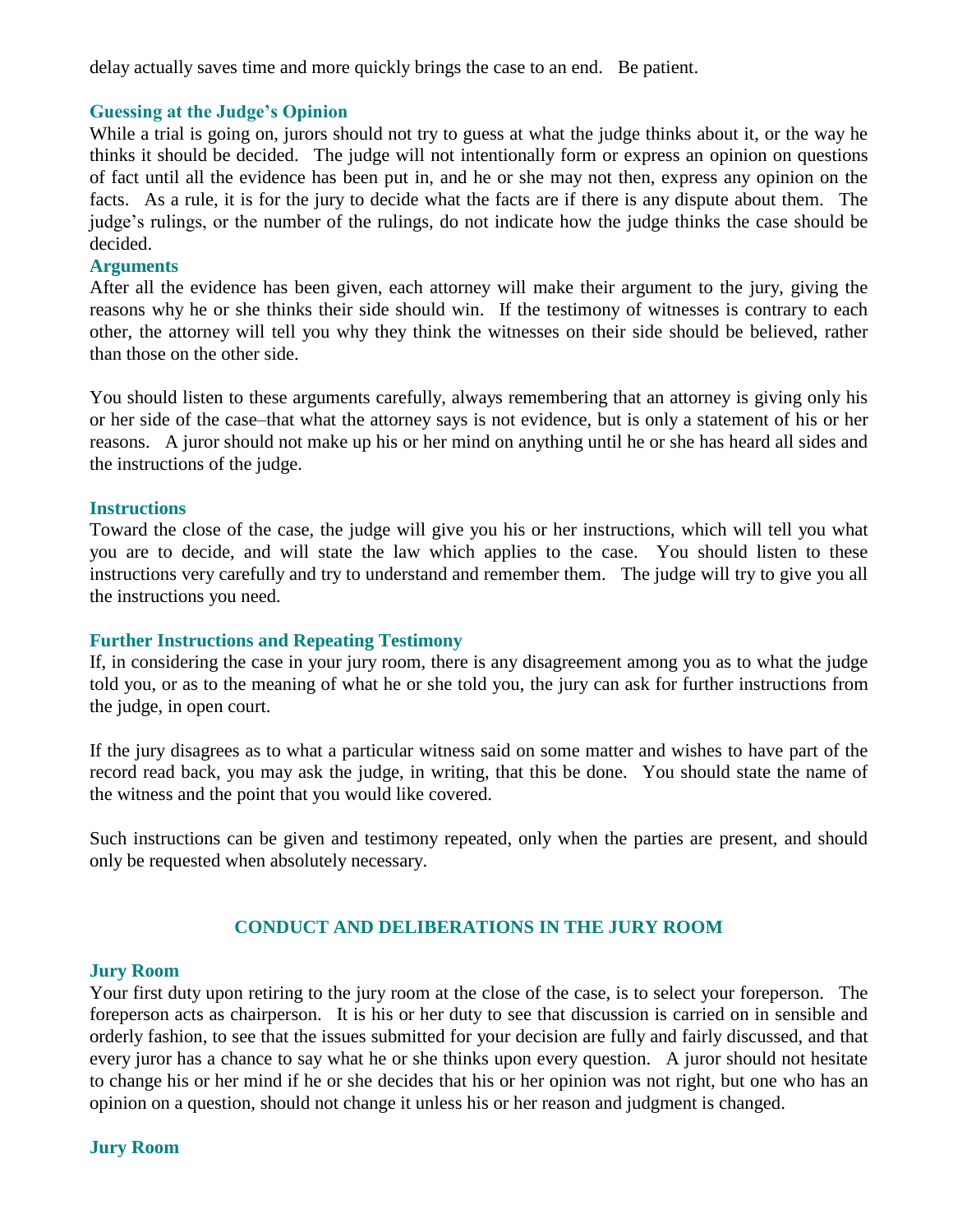Cell phones are not allowed in the jury room.

## **Your Verdict**

In his or her instructions, the judge will tell you the "issues" or questions you are to decide. If there is more than one question, it is usually well to consider them one at a time after such general discussion as the jury thinks proper.

The judge will tell you what the law is for each case so that you may apply the law to the facts as you find them to be. The kind and amount of proof required will be pointed out.

## **CRIMINAL CASES**

## **In General**

With some exceptions which will be pointed out, criminal and civil cases are tried under much the same rules and in much the same manner.

## **The Charge**

The charge or complaint is made in writing called an information. If more than one offense is charged, they may be combined, but they are separately stated, and each charge is called a count. For instance, an information may charge that the defendant, Count 1, robbed the complainant, and Count 2, that he assaulted and beat the complainant.

## **The Parties**

The person charged is the defendant. The person who made the original complaint to the authorities, usually the victim, is called the complainant, complaining witness, or prosecuting witness. The state is the prosecutor, and all crimes are prosecuted in the name of the state. For when a crime is committed, the laws of the state are broken and the offense is against the people of the state. Sometimes the people of the state are named as plaintiff.

## **Differences From Civil Cases**

The principal differences in the manner of trial between civil and criminal cases are these:

- 13. The parties have more peremptory challenges in a criminal case in selecting the jury.
- 14. There may be some differences in the method of selecting the jury.
- 15. The defendant makes no written answer to the charge but announces his plea.
- 16. More proof is required to find one guilty of a crime than is required to return a verdict in many civil cases. Crime must be proven "beyond all reasonable doubt," while a verdict may be returned for a claimant in a civil case, if the evidence weighs more heavily in his favor.

If there are other differences of importance the judge will point them out to you in his/her instructions.

## **Conclusion**

The importance of your position as a juror cannot be overstated. We hope you can, and will, serve. We think you will find the service interesting. We believe and expect that you will do your full duty as a citizen and juror.